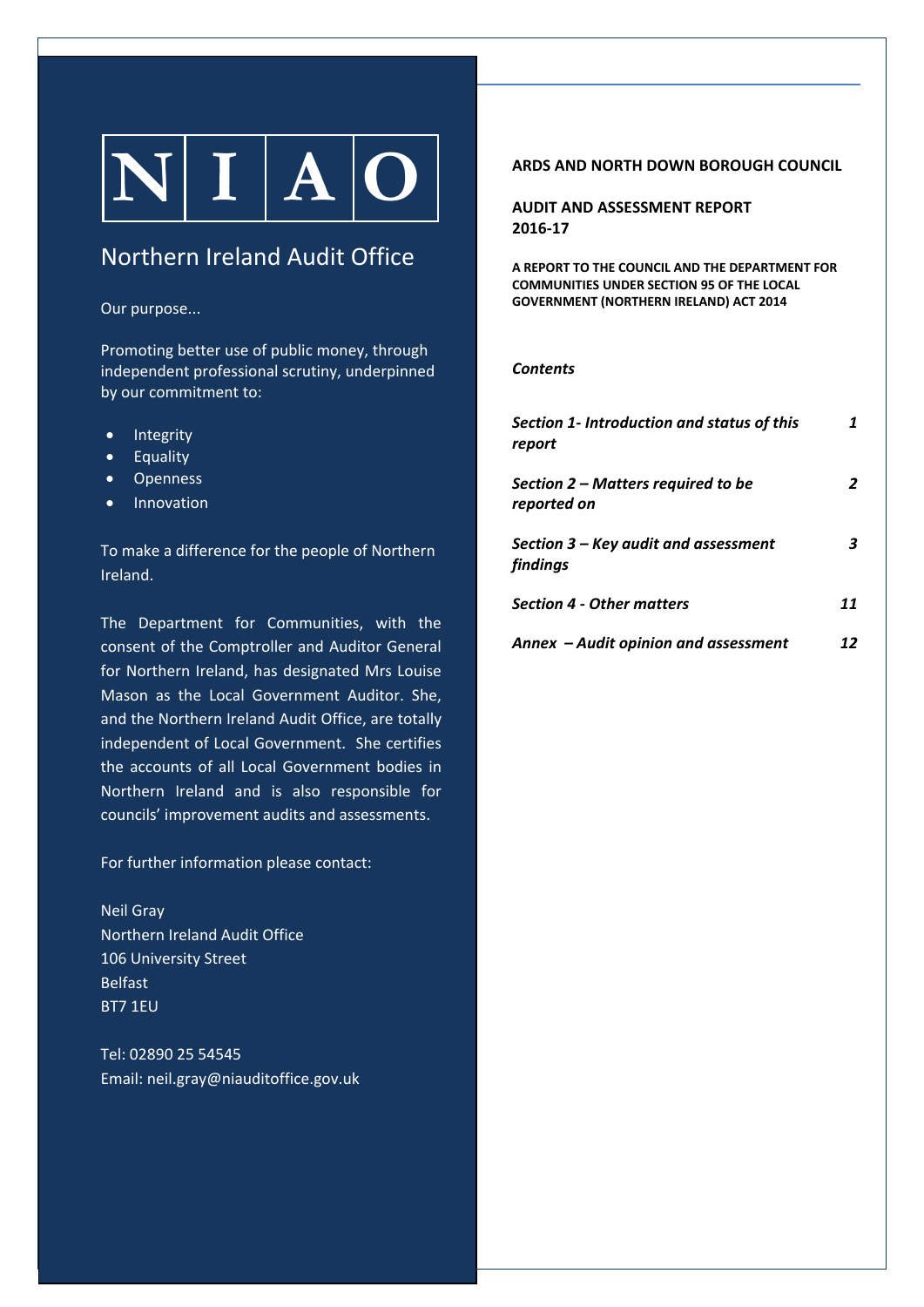#### **Introduction**

1.1 Part 12 of the Local Government Act (Northern Ireland) 2014 (the Act) establishes that all councils are under a general duty to make arrangements to secure continuous improvement in the exercise of their functions. It sets out a number of council responsibilities under a new performance framework. It also sets out key responsibilities for the Local Government Auditor. The Department for Communities (the Department) has published *'Guidance for Local Government Performance Improvement 2016'* (the Guidance) which councils and the Local Government Auditor have to follow.

#### *The improvement audit*

1.2 Each year the Local Government Auditor has to report whether each council has discharged its duties in relation to improvement planning, the publication of improvement information and the extent to which each council has acted in accordance with the Department's Guidance. The Local Government Auditor's procedures to do so are called "improvement audits".

#### *The improvement assessment*

- 1.3 The Local Government Auditor also has to assess annually whether a council is likely to make the required arrangements to secure continuous improvement in that year. This is called the "improvement assessment". The Local Government Auditor also has the discretion to assess and report whether a council is likely to comply with these arrangements in future years (see paragraph 2.5).
- 1.4 Improvement audits and improvement assessments are undertaken in accordance with the Local Government Auditor's statutory responsibilities<sup>1</sup> and the Department's Guidance. They are planned and conducted in accordance with the performance improvement Audit Strategy issued by the Local Government Auditor to councils, her Code of Audit Practice for Local Government Bodies in Northern Ireland and the Statement of Responsibilities.

#### **Status of this report**

- 1.5 This report has been produced by staff of the Northern Ireland Audit Office (the NIAO) on behalf of the Local Government Auditor in discharging her duties under section 95 of the Act. It certifies that she has carried out an improvement audit and improvement assessment for 2016‐17 and states whether, as a result, she believes that Ards and North Down Borough Council (the Council) has discharged its performance improvement duties.
- 1.6 This report has been prepared for the sole use of the Department and the Council. The Local Government Auditor and NIAO do not accept responsibility to any third party for losses arising from reliance being placed on this report.

#### **Other performance improvement reports by the Local Government Auditor**

#### *The Annual Improvement Report on the Council*

1.7 The Act requires the Local Government Auditor to summarise all of her work carried out (in relation to her responsibilities under the Act) at the Council, in an "annual improvement report". This will be published on the NIAO website in due course, making it publicly available.

#### *Special inspections and statutory recommendations*

1.8 The Local Government Auditor may also, in some circumstances, carry out special inspections which will be reported to the Council and the Department, and which she may publish, or make statutory recommendations.

<sup>-</sup><sup>1</sup> Sections 93 and 94 of the Local Government Act (Northern Ireland) 2014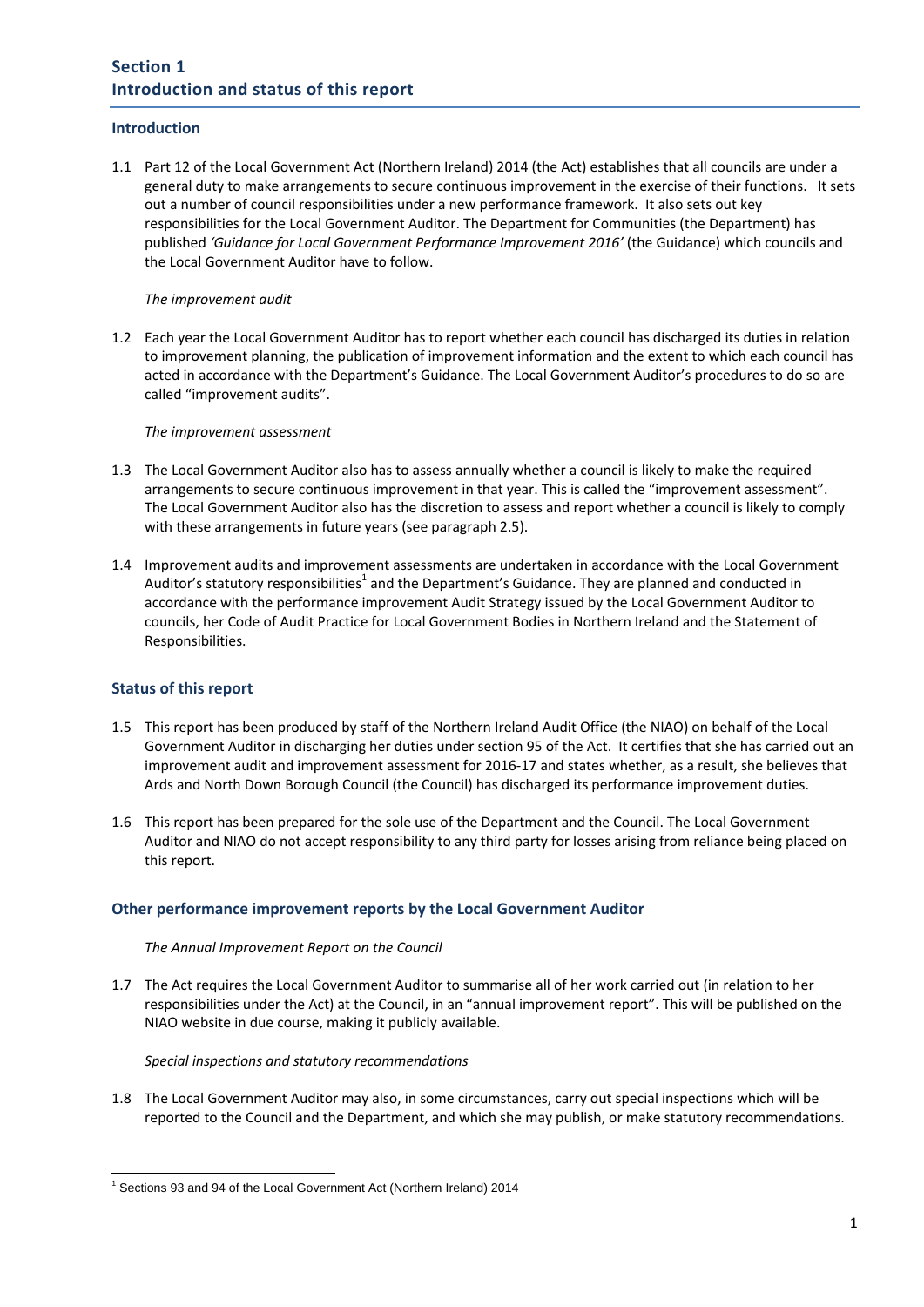#### **Matters required to be reported on**

*Improvement audit and improvement assessment* 

- 2.1 The Local Government Auditor's audit opinions in relation to the improvement audit and her improvement assessment are in the Annex to this report.
- 2.2 In the Annex, the Local Government Auditor certifies that she has performed the improvement audit and improvement assessment for the Council and that, as a result of this work, she is satisfied that the Council has discharged its statutory performance improvement and reporting duties and that it acted in accordance with the Guidance.
- 2.3 She has also reported that, as 2016‐17 was the first year in which councils were required to implement the new performance improvement framework, the Council's arrangements to secure achievement of its improvement objectives are, as is to be expected in the first year, at an early stage of development and implementation. Whilst the Council has begun to establish arrangements to secure continuous improvement, it is too early for the Council to demonstrate, or for the Local Government Auditor to determine, the extent to which improvements are being made for the current financial year.
- 2.4 However, the Local Government Auditor believes that, over the next couple of years, and with the benefit of a formal track record of performance improvement management and reporting, the Council should be able to demonstrate whether it is meeting its responsibility in this area.
- 2.5 The Local Government Auditor has decided at present not to perform the discretionary assessments of whether councils in Northern Ireland are likely to comply with the requirements in future years. She will keep this decision under review as the new framework establishes itself in and the track records of the councils accumulate.

*Special inspections and statutory recommendations*

2.6 No special inspections or statutory recommendations were required at the Council this year.

#### *Other matters*

2.7 Whilst the Local Government Auditor has no statutory recommendations to make and there is no requirement for a special inspection this year, there are some areas which require further development. These are set out under Section 3 'Key audit and assessment findings" of this report.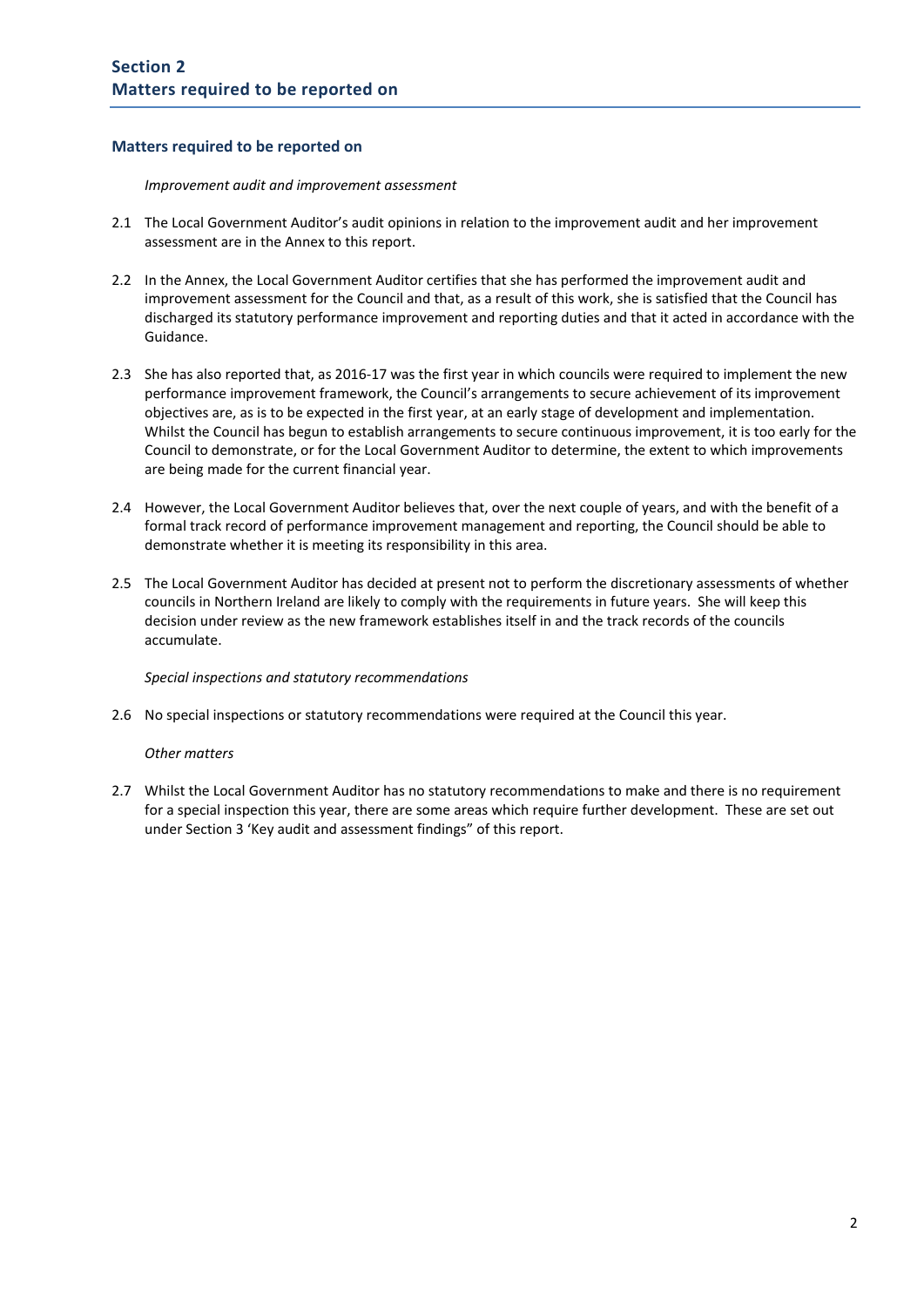#### **Key audit and assessment findings**

- 3.1 This section outlines key findings arising from the thematic areas of the Council's audit and assessment. Some findings, where relevant, give rise to proposals for improvement. These are not formal recommendations, which are more significant matters which require action to be taken by the Council in order to comply with the Act or Guidance.
- 3.2 Proposals for improvement include matters which, if accepted, will assist the Council to meet its performance improvement responsibilities. The Local Government Auditor believes that agreed proposals to the Council should be implemented and will follow them up in subsequent years.
- 3.3 Our procedures were limited to those considered necessary for the effective performance of the audit and assessment. Therefore, the Local Government Auditor's findings should not be regarded as a comprehensive statement of all weaknesses which exist, or all improvements which could be made.
- 3.4 Next year we will review progress the Council has made on these findings. In the meantime, it is recommended that the Council's Audit Committee should monitor and track their progress.

#### **Index of key findings**

| No. | <b>Description</b>                                           | Page |
|-----|--------------------------------------------------------------|------|
|     | General duty to Improve                                      |      |
| 2.  | Governance arrangements                                      |      |
| 3.  | Improvement objectives                                       | 6    |
| 4.  | Consultation                                                 |      |
| 5.  | Improvement Plan                                             | 8    |
| 6.  | Arrangements to improve                                      | 9    |
|     | Performance reporting - Statutory performance indicators and | 10   |
|     | standards                                                    |      |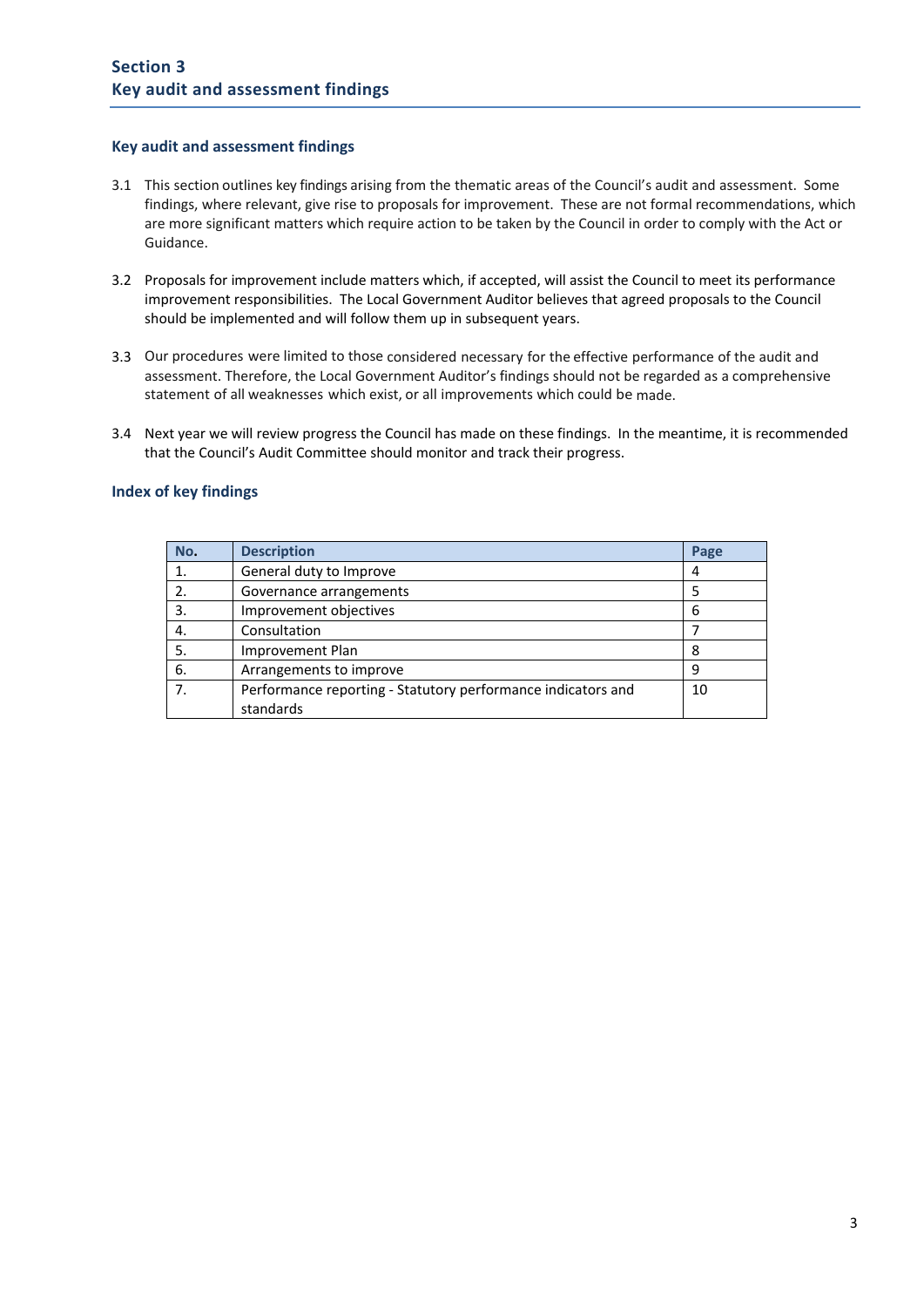#### **1. General duty to improve**

The Council is required to make arrangements to secure continuous improvement in the exercise of its functions and it has begun to put arrangements in place. The Council was able to demonstrate that its arrangements were constructed within the seven relevant criteria set out in legislation and that the Council gave particular focus to four of its seventeen corporate objectives under the themes of People, Place, Prosperity and Performance. The improvement objectives relate to functions covered by the following standing committees: Corporate Services, Community and Wellbeing, Environment and Regeneration and Development.

We were encouraged to note that the Council has developed a Performance Management Policy and Handbook which includes how the Council aligns its staff, resources, processes and systems to consistently achieve its strategic objectives. This should assist with embedding the framework within the workplace culture.

The Council has implemented a bespoke performance management software system to capture service data and other relevant information to support monitoring and reporting of performance improvement going forward.

At the time of our audit the Council's arrangements were still under development and had not been fully established. This is to be expected in the early stages of the new framework and going forward we expect to see the arrangements through which functions are prioritised for improvement will become more refined and mature.

To assist the Council we recommend the following proposals for improvement:

- Linking the forthcoming community plan, and the ongoing processes that underpin it, with the Council's improvement processes; and
- analyse any trends from the performance management system as further data becomes available. This will help identify those functions/services which would benefit most from improvement.

Going forward the Council will need to continue to ensure that that process by which functions are prioritised and selected is transparent, refined and fully implemented.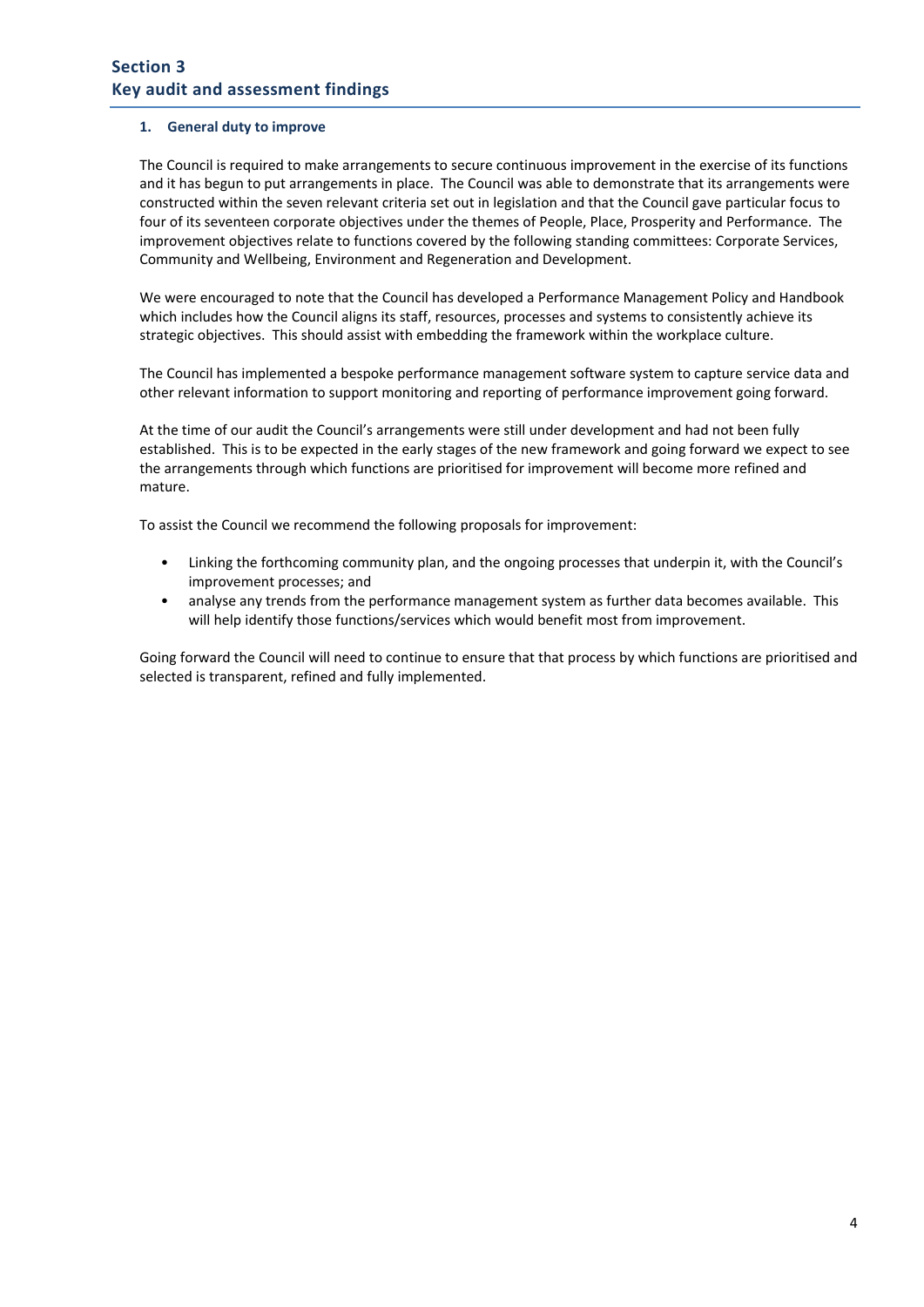#### **2. Governance Arrangements**

It is important that the Council's governance arrangements support robust and effective decision making in relation to the Council's statutory responsibility to have arrangements in place to secure continuous improvement in its functions. The Council is developing governance arrangements to help it meet these responsibilities, although they are yet to be fully developed and implemented. The Council has overall responsibility for performance improvement. For each service objective the lead officer reports to the relevant standing committee, for example, the improvement plan objective 2 is the responsibility of the Environment Committee.

The Council's Audit Committee has responsibility to ensure that arrangements for good governance are in place and operating effectively. To date, this Committee has focused on financial accounting governance and controls. It now needs to discharge its wider remit in relation to the Council's statutory responsibility to have arrangements in place to secure continuous improvement in its functions, as this framework is subject to a statutory audit and reporting. This involves exercising greater oversight of its performance improvement responsibilities, and it should be assured that a comprehensive suite of plans and policies that support improvement are in place, up‐to‐date and operating effectively. The Audit Committee needs to be assured that the relevant standing Committee and Corporate Leadership Team are subjecting the Council's priorities, improvement objectives, projects, risks and performance to appropriate scrutiny, challenge and evaluation.

To assist the Council we recommend the following proposals for improvement:

- the Terms of Reference for the Audit Committee should be updated to reflect its specific performance improvement responsibilities;
- performance improvement should feature as a regular item on the Audit Committee agenda;
- the Corporate Leadership Team should facilitate Members on each of the relevant standing committees and the Audit Committee with training and support to discharge the performance improvement responsibilities;
- the Audit Committee should monitor the activity of any committee specifically charged with the scrutiny of performance improvement;
- the Audit Committee should consider the benefit of using internal audit, where required, to provide it with future assurance on the integrity and operation of the Council's performance framework and identify areas for improvement.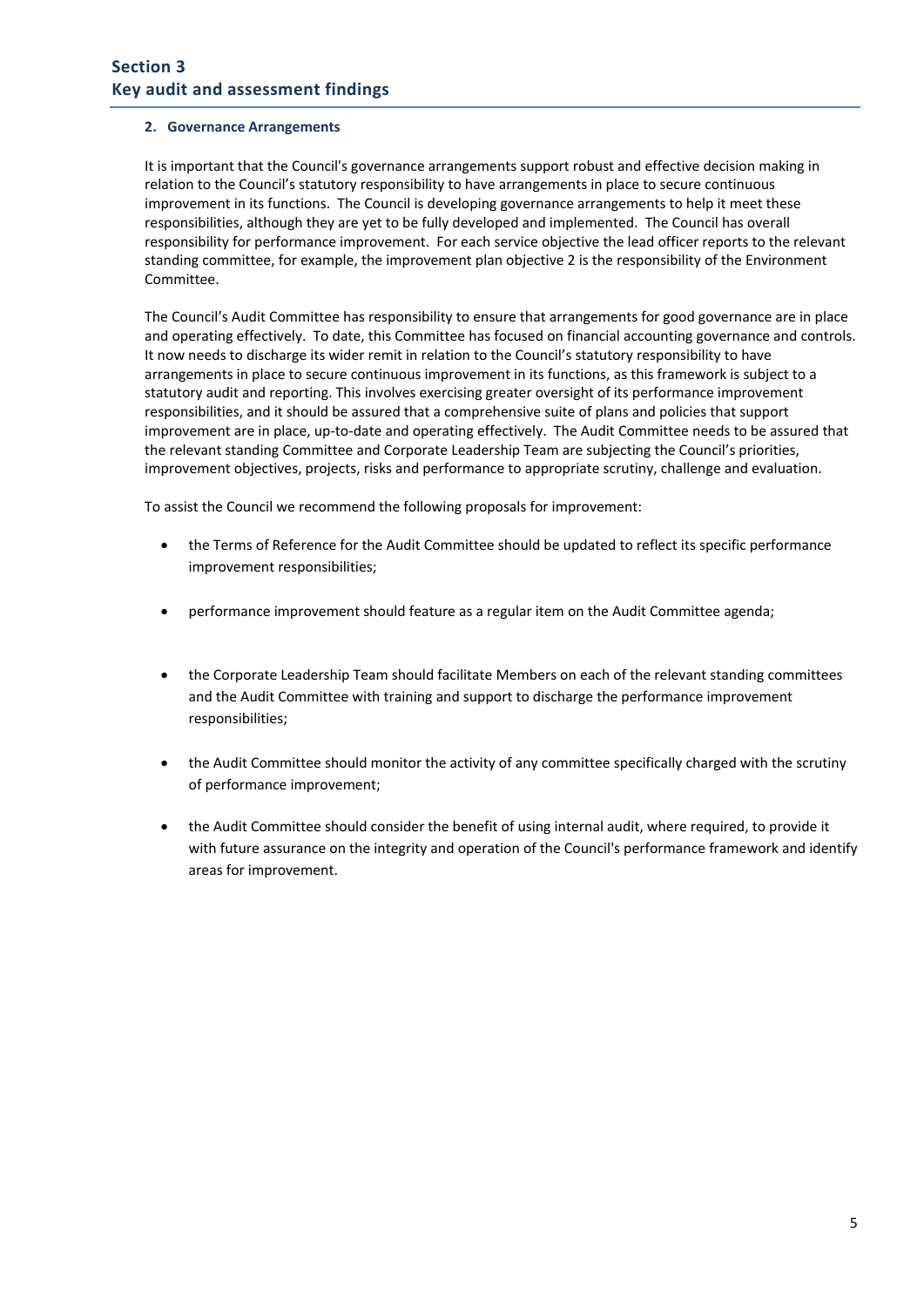#### **3. Improvement Objectives**

The Council is required to establish improvement objectives each year and we assess these in line with legislation and supporting statutory guidance. The guidance sets out that improvement, in the context of the legislation, means more than just quantifiable gains in service output or efficiency, or the internal effectiveness of an organisation. Improvement for councils should mean activity that enhances the sustainable quality of life and environment for ratepayers and communities.

The Council has selected four improvement objectives and the details of these are published in its 'performance improvement plan'. These objectives are linked to the Council's corporate priorities as set out in its Corporate Plan (2015‐19), with functions for improvement deriving from those corporate priorities. We understand that the Council's improvement objectives will become better informed by and linked to the outworking of the forthcoming Community Plan.

The objective relating to community planning is foundational in nature, in that if delivered it could form the basis of improvement in future years, rather than in the current year. Whilst this is acceptable in this first full year of the framework, going forward, improvement objectives and their underlying arrangements should attempt to deliver measurable improvement in year or over a number of years. The objectives are set at a high level, whilst the underlying service objectives are narrower and focused on specific services and functions and as some of them are foundational projects, they could be delivered without citizens actually being better off, for example "engaging with all relevant stakeholders to build resilience and develop a self help culture". It is important that the Council continues to add clarity and transparency in future years in relation to what improvement will look like and, in particular, how it will be measured. This will assist us in our role in assessing what improvements have been made.

The Council should clearly demonstrate how people will be better off if it improves as it intends to. Because the underlying detail within the 'performance improvement plan' focuses on high level service objectives rather than improvement outcomes, it does not always show clearly the benefits if it achieves its improvement objectives. For example, part of a service objective is "procure and maintain Council assets sustainably" but there is no further detail as to how this will be achieved or what difference it will make to the citizen or how its success will be measured.

A number of proposals for improvement for consideration by the Council include:

- Going forward, ensure that each improvement objective is focused on outcomes for citizens in relation to improved functions and/or services rather than focusing primarily on achieving corporate efficiencies;
- in relation to the improvement objectives, more detail is required in the 'performance improvement plan' so that it is clear to a reader how citizens will be better off if the Council improves as it intends to;
- ensuring that improvement can be demonstrated and, where possible, measured through the use of meaningful performance indicators and data collection and/or other qualitative methods. These indicators should not just concentrate around, nor be limited to, the statutory indicators and standards imposed by central government. Where possible and relevant, the Council should use baseline performance data/information against which future improvement can be demonstrated.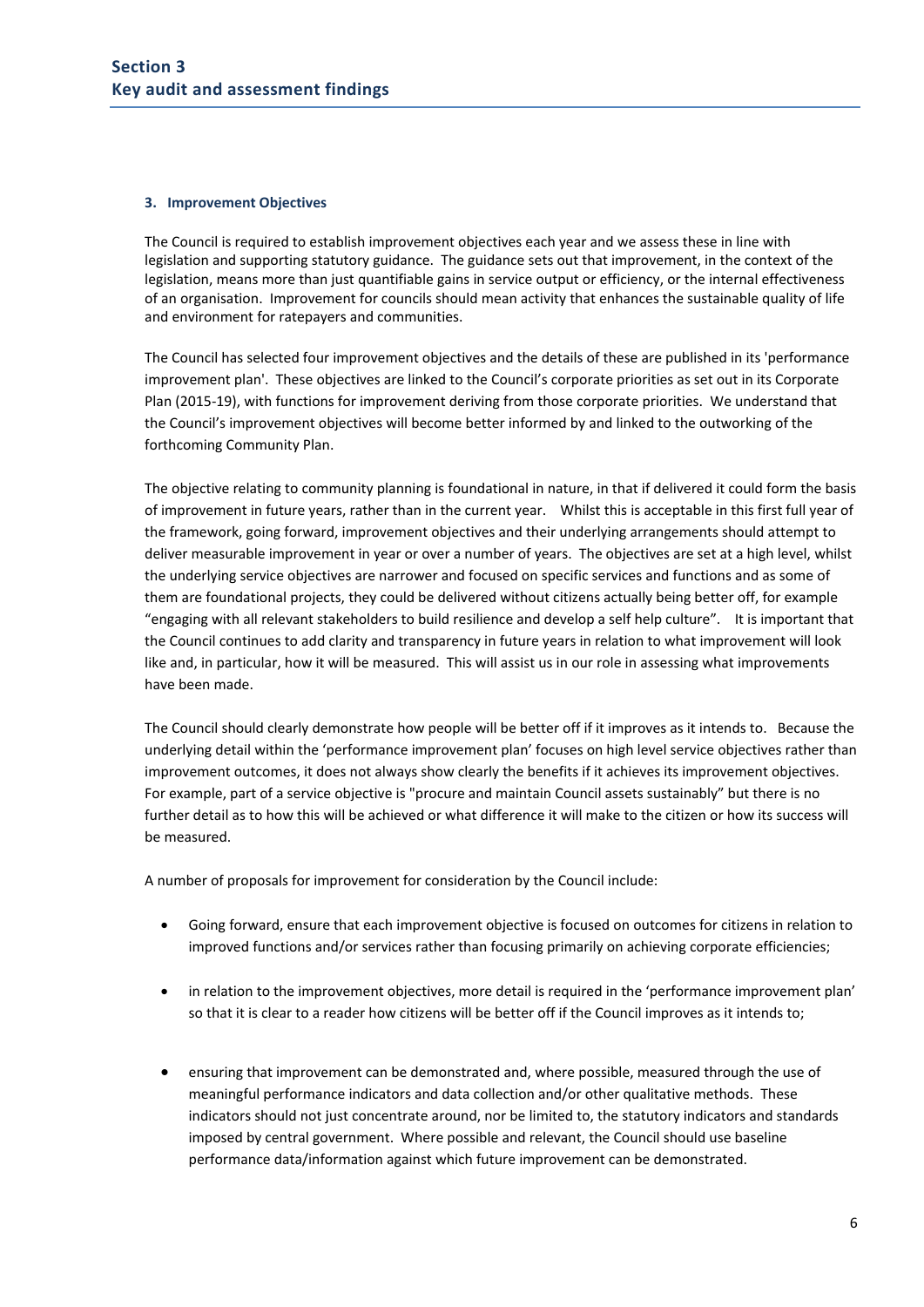#### **4. Consultation**

.

The Council carried out a five‐week consultation on its improvement objectives. This covered citizens and stakeholders, statutory and other community planning partners, elected representatives, community/voluntary groups, local businesses and representative business organisations. This included adverts in local papers and an online survey. The Council has, therefore, complied with its statutory duty to consult on its improvement objectives.

The Council received 40 responses in relation to the consultation exercise. The Council included, in an appendix to the performance improvement plan, examples of how consultation feedback resulted in changes to the plan.

Our review of the consultation process identified some proposals for improvement which may encourage more citizens and stakeholders to engage in future consultations.

- continue to raise the profile and transparency of the performance improvement framework throughout the year on the Council's website and other communication channels for example social media, citizen magazines etc;
- encourage citizens and stakeholders to contribute at any time during the year by providing contact details on the Council website;
- consider other methods of obtaining views (as well as service level feedback) from citizens and organisations, for example, a citizen panel, staff and councillor workshops and focus groups.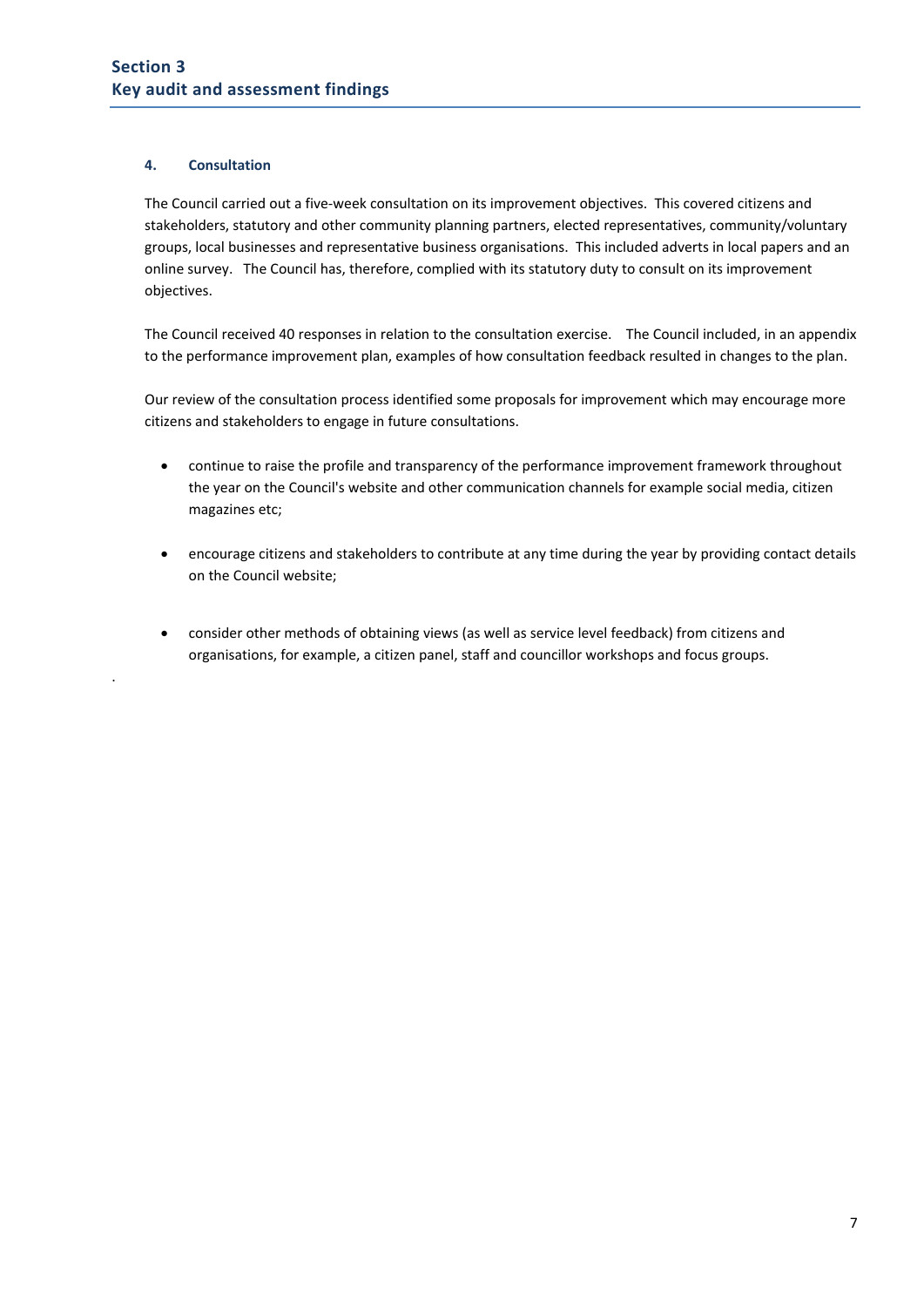#### **5. Improvement Plan**

The purpose of the improvement plan is to show citizens, and other stakeholders, how the Council intends to deliver on its duty under legislation to secure continuous improvement. It does not need to describe everything the Council plans to improve but should focus on functions or services it has selected under its general duty, their related improvement objectives and any statutory requirements placed upon the Council by central government. An improvement plan should be both transparent and meaningful, setting out how citizens and other stakeholders within the borough will be better off.

The Council published its 'Corporate Improvement Plan' for 2016‐17 on 29 June 2016. It is available in electronic format on the Council's website and is also available in a range of other formats upon request. The document contains a high level description of the Council's plan for discharging its duties and includes its improvement objectives, along with how they were selected. It highlights key actions (including timescales and milestones) the Council intends to carry out in order to achieve each of its objectives as well as what difference that citizens can expect and how the Council will measure success. In addition, the plan sets out why objectives were chosen and a statement on the Council's consultation process on improvement objectives.

Whilst the plan meets the requirements of legislation, the improvement objectives are high level ones. The plan would benefit from more detail to enhance both the transparency and meaningfulness of the Council's commitment to continuously improve its functions. In particular, there is a need for more specific detail on how each aspect of the objectives is to be delivered and how improvement will be measured.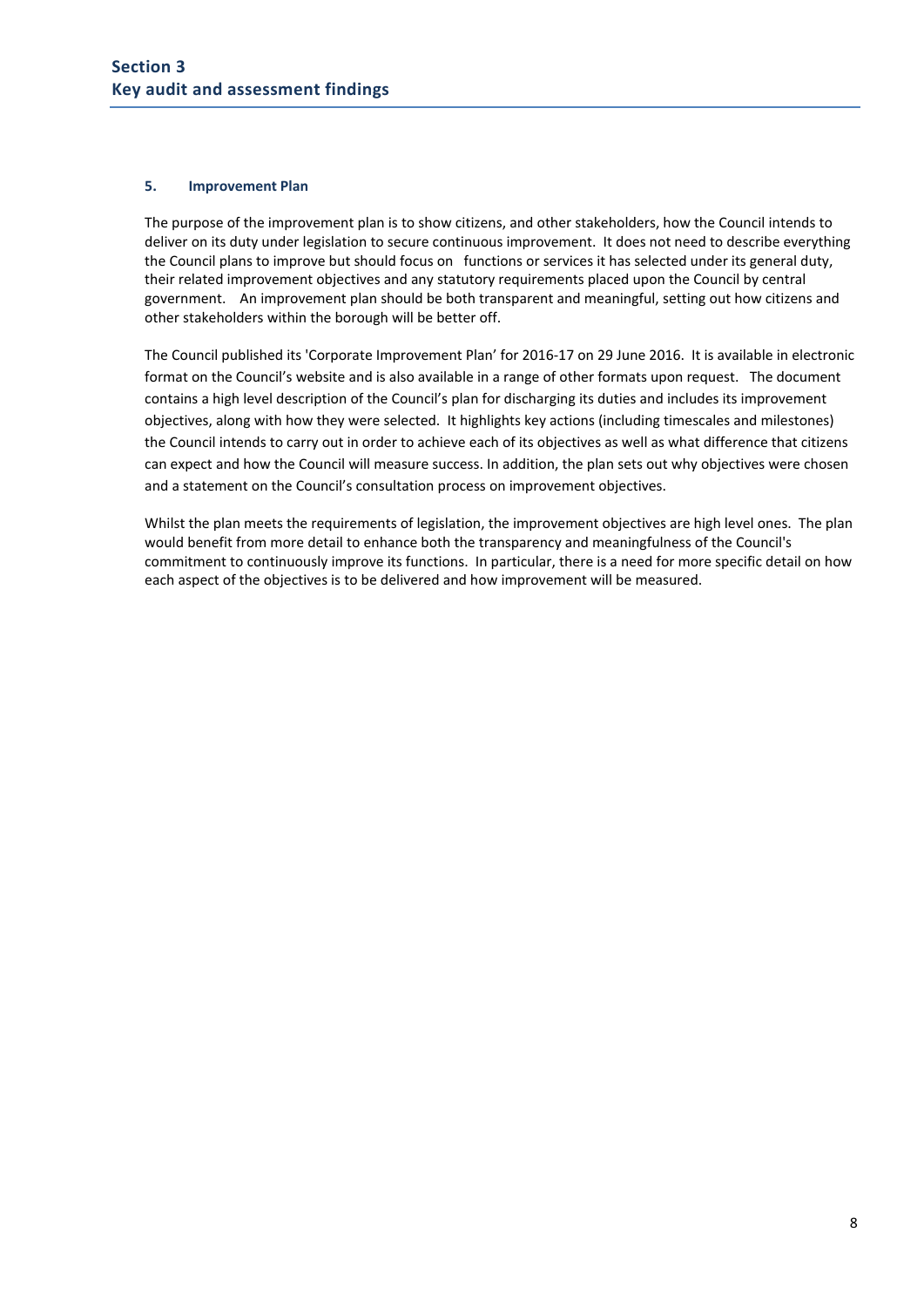#### **6. Arrangements to improve**

The Council is required to establish arrangements to deliver on its improvement objectives each year. The Department for Communities guidance sets out that the Council should be able to understand and demonstrate the impact of its arrangements for continuous improvement on the outcomes for citizens. The underlying projects in relation to the improvement objectives are supported by delivery plans and budgets. At the time of our audit the detailed plans as to how improvement will be delivered were based on Service Improvement Plans which are focused on operational activity rather than on performance improvement. These plans are being project managed and have lines of accountability, including risk management, to senior management and members.

Whilst arrangements are in place it is too early in the performance improvement development cycle to determine the extent of any improvement which will be delivered this year. We have reached this view for three key reasons:

- it is not always clear what aspects of improved outcomes for citizens will be measured or how this will be measured. As well as the need for additional clarity around the outcomes, where practicable, these outcomes need to be linked to specific measurable indicators that show performance over time. Without such evidence in place it will be difficult for the Local Government Auditor to assess if improvement is being made;
- some of the projects are foundational in nature, for example delivering a strategy, plan or scheme and therefore delivering these outputs may pave the way for improvement in future years, but not in the current year; and
- the performance improvement responsibilities are new to the Council and it does not yet benefit from a track record of performance improvement in relation to its new responsibilities.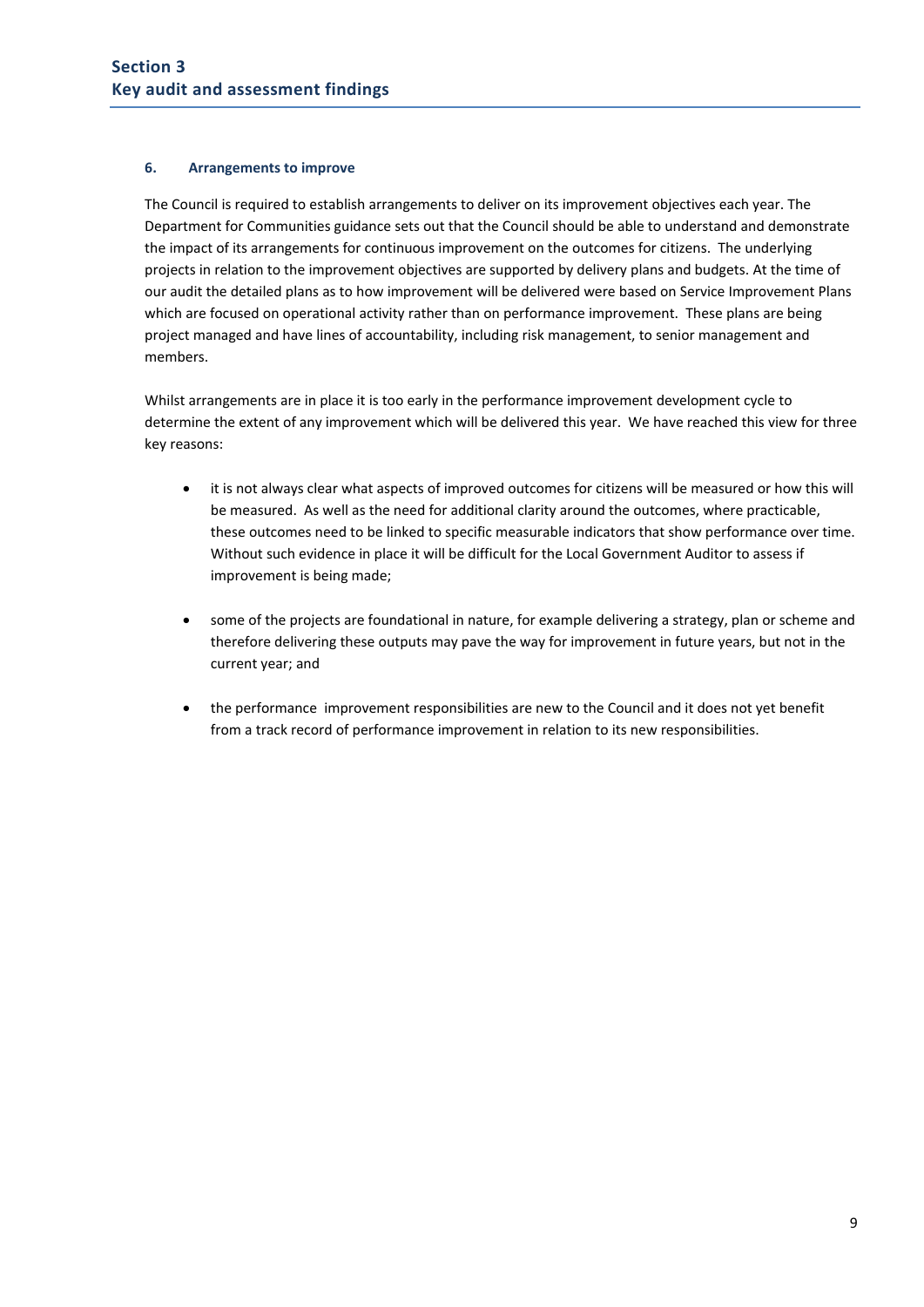#### **7. Performance Reporting ‐ Statutory performance indicators and standards**

This year the Department for Communities required the Council to publish information collected in relation to its statutory performance indicators and standards completed during 2015‐16 by 30 September 2016. This information relates to the functional areas of planning, economic development and waste management. As this was the first year of this requirement no comparison or assessment from the Council was expected.

We reviewed the published information:

- the Council published the required information in its 'Annual Report 2015-16' on 28 September 2016 on the Council website;
- the information agrees to the data held by central government which has been subjected to independent validation and audit;
- the Council met one of the three standards in relation to planning;
- the Council met the required standard in relation to economic development;
- the Council met one of the three standards in relation to waste management; and
- whilst not required by the legislation, the Council has provided an explanation for each result and we commend this approach.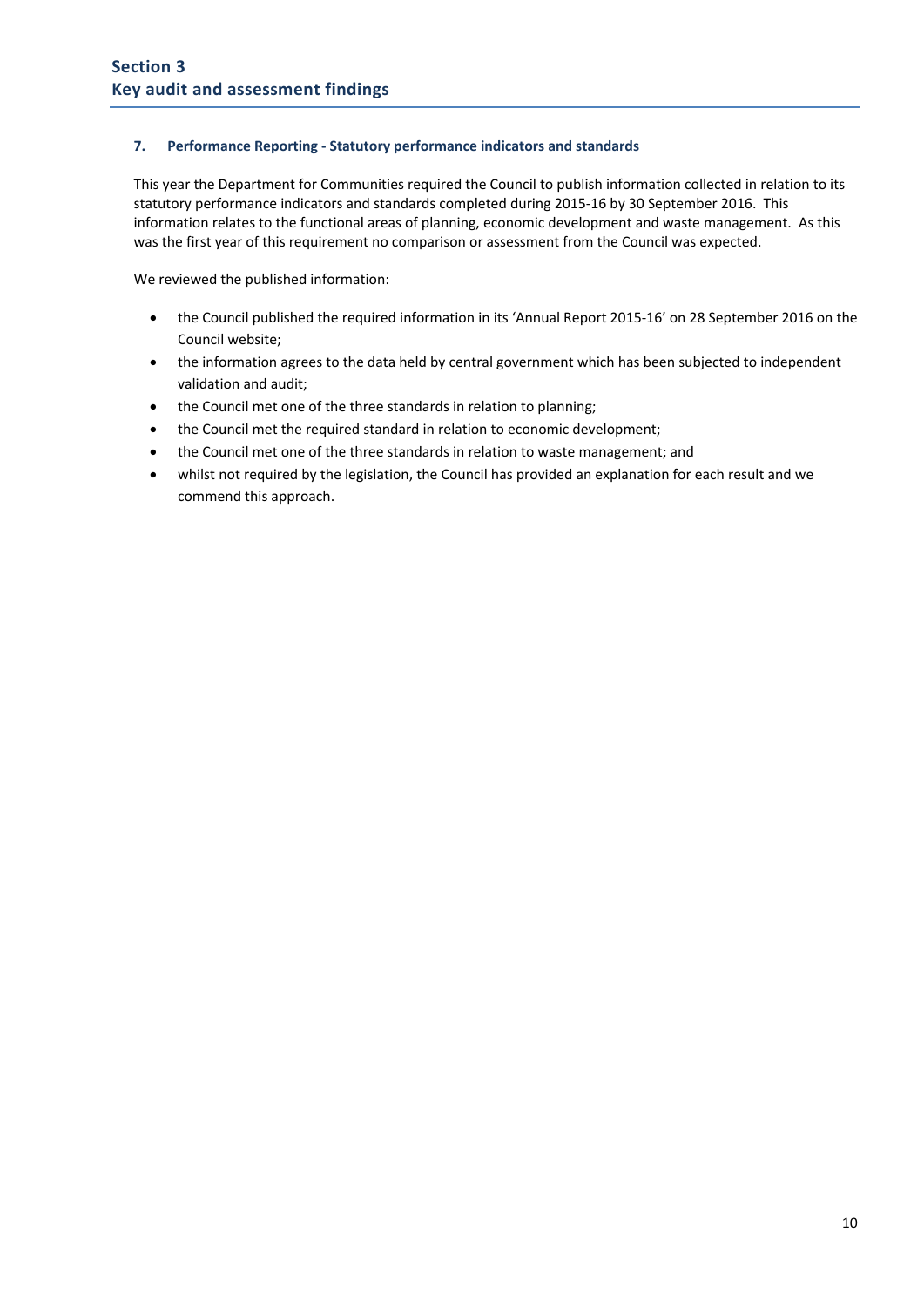#### **Other Matters**

#### *Statement on personal data*

4.1 During the course of the audit and assessment we may have access to personal data to support our audit testing. We have established processes to hold this data securely within encrypted files and to destroy it where relevant at the conclusion of our audit. We can confirm that we have discharged those responsibilities communicated to you in accordance with the requirements of the Data Protection Act 1998.

#### *Independence, integrity & objectivity of auditors*

- 4.2 The NIAO's policy to ensure independence, integrity and objectivity of our auditors was set out in our Audit Strategy. Overall, the threat to the audit arising from issues affecting our independence, integrity and objectivity is low, and the safeguards in place ensure that the likelihood of any impact is low.
- 4.3 We have complied with APB Ethical Standards and, in our professional judgement, we are independent and our objectivity is not compromised. There are no relationships between NIAO and the Council that we consider to bear on our objectivity and independence.

#### *Complaints procedure*

4.4 NIAO seeks to ensure that, when carrying out its audit work, it complies with the principles developed by the Public Audit Forum in its paper "What Public Sector Bodies can expect from their Auditors".

NIAO also wishes to gauge public sector bodies' perceptions of its audit processes in order to promote continuous improvement. In particular, it undertakes to act quickly on any complaint and ensure that the underlying causes of problems are addressed to prevent them recurring. In the first instance, complaints can be addressed to the member of the Directorate responsible for the audit within which the concern has been raised.

Failing resolution of the problem to the satisfaction of the complainant, the Chief Executive of the Council can then write directly to the Local Government Auditor who will ensure that a further review of the case will be undertaken.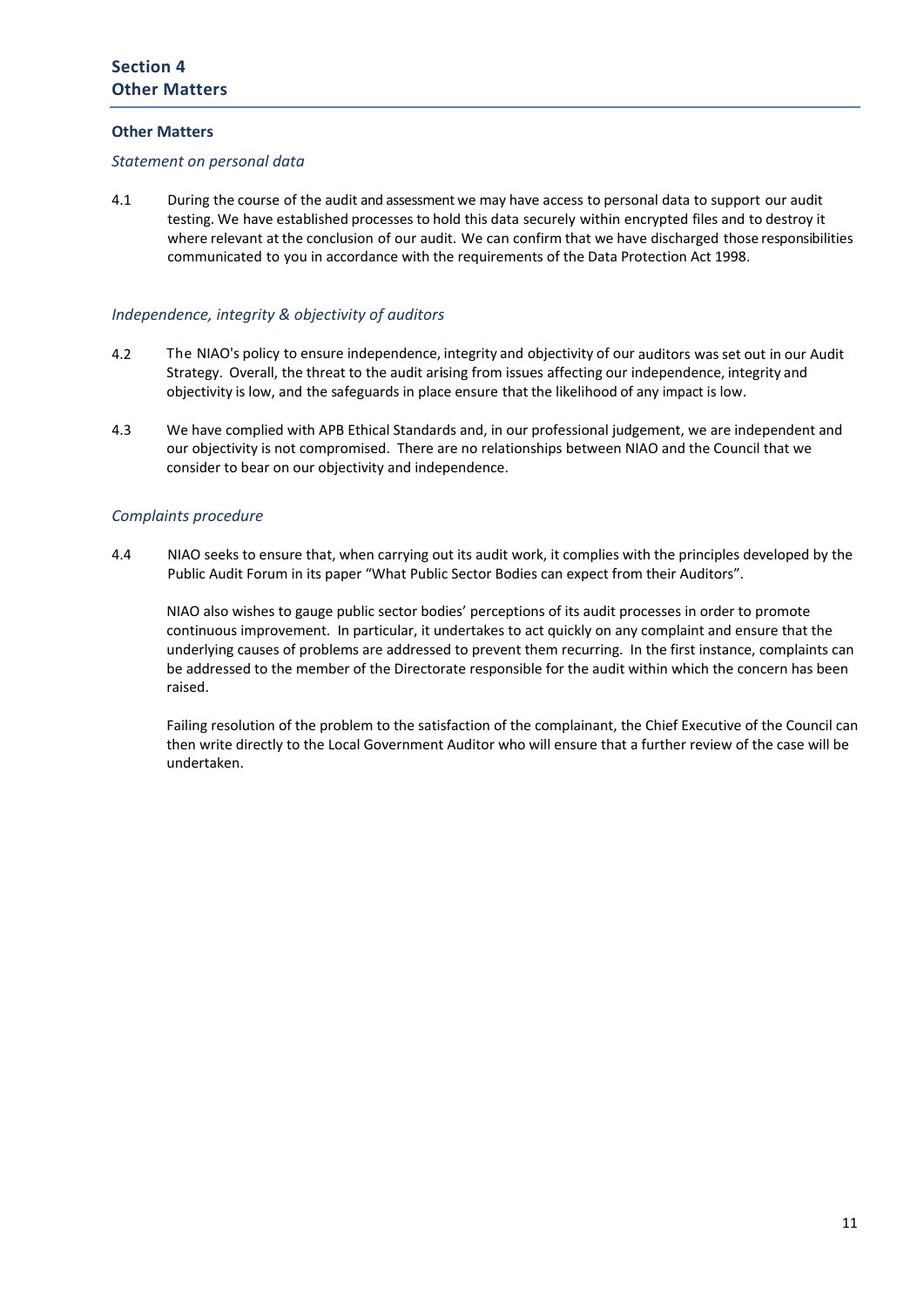# **Audit and assessment of Ards and North Down Borough Council's performance improvement arrangements**

# Certificate of Compliance

I certify that I have audited Ards and North Down Borough Council's (the Council) assessment of its performance for 2015‐16 and its 2016‐17 improvement plan in accordance with section 93 of the Local Government Act (Northern Ireland) 2014 (the Act) and the Code of Audit Practice for local government bodies.

I also certify that I have performed an improvement assessment for 2016‐17 at the Council in accordance with section 94 of the Act and the Code of Audit Practice.

This is a report to comply with the requirement of section 95(2) of the Act.

# Respective responsibilities of the Council and the Local Government Auditor

Under the Act, the Council has a general duty to make arrangements to secure continuous improvement in the exercise of its functions and to set improvement objectives for each financial year. The Council is required to gather information to assess improvements in its services and to issue a report annually on its performance against indicators and standards which it has set itself or which have been set for by it by Government departments.

The Act requires the Council to publish its assessment before 30 September in the financial year following that to which the information relates, or by any other such date as the Department for Communities (the Department) may specify by order.

The Act also requires that the Council has regard to any guidance issued by the Department in publishing its assessment. For 2016‐17, in its performance assessments, the Council must use information collected in relation to statutory performance indicators and standards completed during 2015‐16 to establish baseline figures for 2017‐18 and subsequent years. No further comparison or assessment for 2016‐17 was required.

As the Council's auditor, I am required by the Act to determine and report each year on whether:

- The Council has discharged its duties in relation to improvement planning, published the required improvement information and the extent to which the Council has acted in accordance with the Department's Guidance in relation to those duties; and
- The Council is likely to comply with the requirement to make arrangements to secure continuous improvement in the exercise of its duties.

## Scope of the audit and assessment

For the audit I am not required to form a view on the completeness or accuracy of information or whether the improvement plan published by the Council can be achieved. My audits of the Council's improvement plan and assessment of performance, therefore, comprised a review of the Council's publications to ascertain whether they included elements prescribed in legislation. I also assessed whether the arrangements for publishing the documents complied with the requirements of the legislation, and that the Council had regard to statutory guidance in preparing and publishing them.

For the improvement assessment I am required to form a view on whether the Council is likely to comply with the requirements of Part 12 of the Act. My assessment of the Council's improvement responsibilities and arrangements, therefore, comprised a review of certain improvement arrangements within the Council, along with information gathered from my improvement audit.